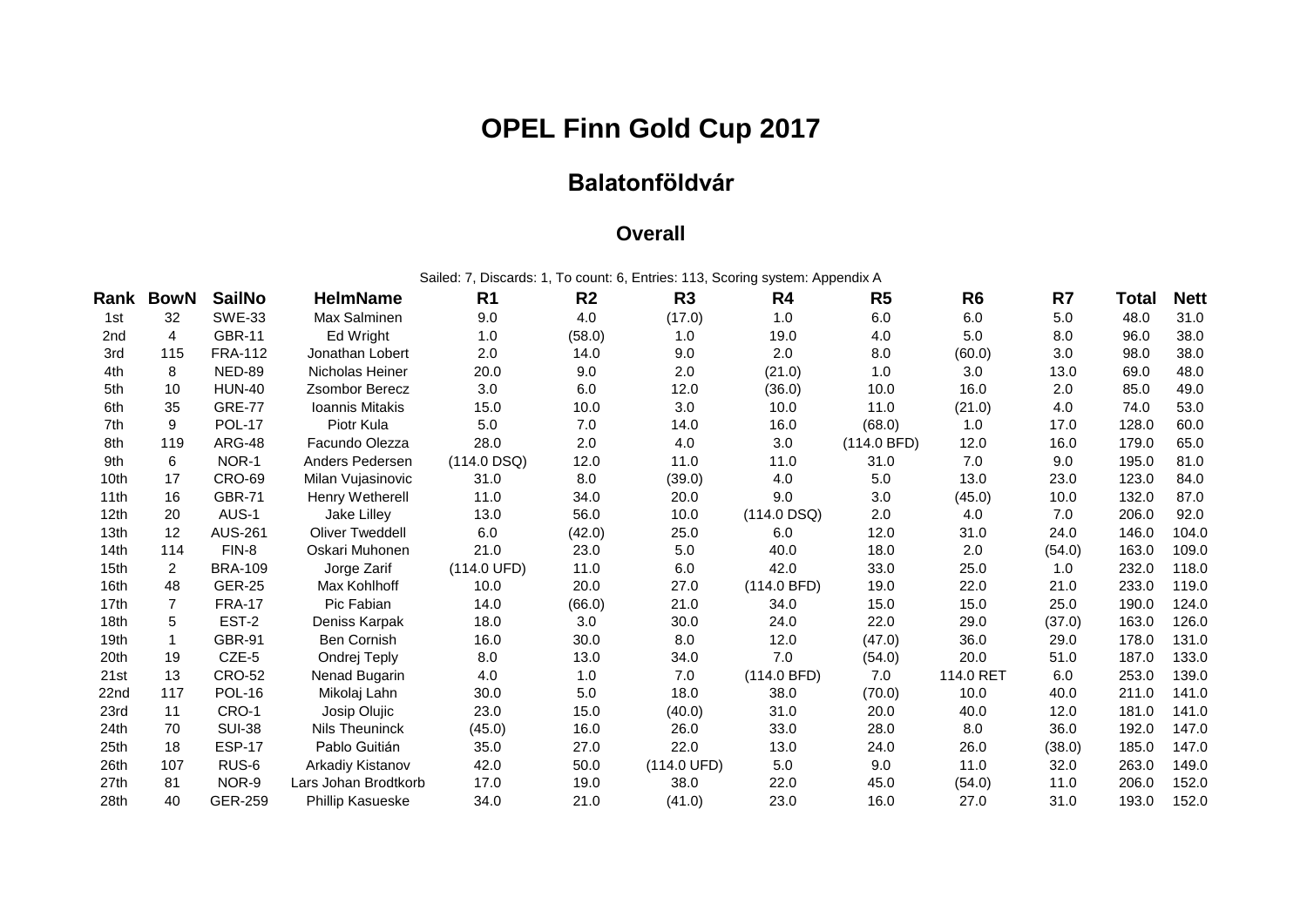| 29th | 14  | <b>CAN-18</b>  | Tom Ramshaw            | 12.0          | 55.0                  | 24.0   | 18.0        | 32.0      | (114.0 BFD) | 22.0          | 277.0 | 163.0 |
|------|-----|----------------|------------------------|---------------|-----------------------|--------|-------------|-----------|-------------|---------------|-------|-------|
| 30th | 64  | <b>ITA-123</b> | Filippo Baldassari     | 22.0          | 29.0                  | 19.0   | 43.0        | (61.0)    | 34.0        | 19.0          | 227.0 | 166.0 |
| 31st | 33  | <b>ITA-59</b>  | Alessio Spadoni        | (46.0)        | 25.0                  | 36.0   | 26.0        | 36.0      | 19.0        | 26.0          | 214.0 | 168.0 |
| 32nd | 94  | <b>ESP-235</b> | Joan Cardona           | 26.0          | (35.0)                | 31.0   | 29.3 RDGa   | 21.0      | 33.0        | 30.0          | 205.3 | 170.3 |
| 33rd | 108 | <b>RUS-57</b>  | <b>Terpigorev Egor</b> | 29.0          | (61.0)                | 42.0   | 14.0        | 37.0      | 23.0        | 27.0          | 233.0 | 172.0 |
| 34th | 62  | <b>SWE-11</b>  | Johannes Pettersson    | 36.0          | (52.0)                | 15.0   | 15.0        | 50.0      | 24.0        | 33.0          | 225.0 | 173.0 |
| 35th | 68  | <b>USA-91</b>  | Luke Muller            | (48.0)        | 32.0                  | 16.0   | 17.0        | 23.0      | 47.0        | 39.0          | 222.0 | 174.0 |
| 36th | 3   | <b>TUR-21</b>  | Alican Kaynar          | 19.0          | 54.0                  | 43.0   | (114.0 BFD) | 27.0      | 18.0        | 18.0          | 293.0 | 179.0 |
| 37th | 37  | <b>GBR-29</b>  | Peter McCoy            | 39.0          | 33.0                  | 23.0   | 28.0        | (60.0)    | 43.0        | 14.0          | 240.0 | 180.0 |
| 38th | 28  | ITA-66         | Enrico Voltolini       | 7.0           | 44.0                  | 37.0   | (114.0 BFD) | 56.0      | 14.0        | 28.0          | 300.0 | 186.0 |
| 39th | 15  | ESP-7          | Alejandro Muscat       | 43.0          | 22.0                  | 28.0   | 30.0        | 49.0      | 17.0        | (55.0)        | 244.0 | 189.0 |
| 40th | 118 | RUS-1          | Evgenii Deev           | 33.0          | 51.0                  | 48.0   | (114.0 BFD) | 14.0      | 39.0        | 15.0          | 314.0 | 200.0 |
| 41st | 106 | <b>DEN-24</b>  | André Hojen            | 38.0          | 24.0                  | 45.0   | 44.0        | 30.0      | 28.0        | (52.0)        | 261.0 | 209.0 |
| 42nd | 101 | <b>AUS-32</b>  | Jock Calvert           | 47.0          | 45.0                  | 33.0   | 41.0        | 43.0      | 9.0         | (49.0)        | 267.0 | 218.0 |
| 43rd | 36  | FIN-218        | Tapio Nirkko           | $(114.0$ DSQ) | 47.0                  | 13.0   | 8.0         | 17.0      | 114.0 RET   | 20.0          | 333.0 | 219.0 |
| 44th | 93  | <b>IRL-22</b>  | Fionn Lyden            | 32.0          | 36.0                  | 32.0   | 50.0        | 34.0      | (55.0)      | 35.0          | 274.0 | 219.0 |
| 45th | 22  | <b>AUS-41</b>  | Lewis Brake            | 56.0          | 17.0                  | 47.0   | 29.0        | 39.0      | (76.0)      | 42.0          | 306.0 | 230.0 |
| 46th | 42  | GER-595        | Simon Gorgels          | 44.0          | (71.0)                | 35.0   | 51.0        | 25.0      | 32.0        | 47.0          | 305.0 | 234.0 |
| 47th | 39  | <b>GBR-98</b>  | Cameron Tweedle        | 52.0          | 26.0                  | 44.0   | 27.0        | 52.0      | (73.0)      | 50.0          | 324.0 | 251.0 |
| 48th | 113 | <b>FIN-225</b> | Mikael Hyrylainen      | 25.0          | (75.0)                | 29.0   | 37.0        | 65.0      | 41.0        | 56.0          | 328.0 | 253.0 |
| 49th | 26  | IRL-6          | Oisin Mcclelland       | 24.0          | 67.0                  | 46.0   | 25.0        | (72.0)    | 49.0        | 43.0          | 326.0 | 254.0 |
| 50th | 82  | FRA-9          | Guillaume Boisard      | (51.0)        | 38.0                  | 50.0   | 39.0        | 46.0      | 38.0        | 46.0          | 308.0 | 257.0 |
| 51st | 47  | <b>GBR-96</b>  | <b>Hector Simpson</b>  | 41.0          | 39.0                  | 49.0   | 46.0        | 51.0      | (62.0)      | 34.0          | 322.0 | 260.0 |
| 52nd | 75  | <b>FRA-75</b>  | Lauret Hay             | 64.0          | 18.0                  | 52.0   | 60.0        | (79.0)    | 30.0        | 45.0          | 348.0 | 269.0 |
| 53rd | 30  | UKR-4          | Andrii Gusenko         | 37.0          | $(114.0 \text{ UFD})$ | 51.0   | 20.0        | 57.0      | 63.0        | 44.0          | 386.0 | 272.0 |
| 54th | 88  | FRA-2          | Antoine Devineau       | 55.0          | 37.0                  | (68.0) | 56.0        | 13.0      | 59.0        | 61.0          | 349.0 | 281.0 |
| 55th | 67  | <b>FRA-111</b> | Valerian Lebrun        | 59.0          | 31.0                  | 54.0   | 61.0        | 29.0      | 50.0        | (68.0)        | 352.0 | 284.0 |
| 56th | 78  | EST-1          | Taavi Valter Taveter   | 49.0          | 40.0                  | 60.0   | 47.0        | 42.0      | 52.0        | (73.0)        | 363.0 | 290.0 |
| 57th | 23  | NZL-64         | <b>Brendan McCarty</b> | 54.0          | 70.0                  | (71.0) | 52.0        | 26.0      | 35.0        | 58.0          | 366.0 | 295.0 |
| 58th | 52  | CZE-1          | <b>Micael Maier</b>    | (60.0)        | 49.0                  | 56.0   | 48.0        | 35.0      | 53.0        | 60.0          | 361.0 | 301.0 |
| 59th | 34  | <b>GBR-81</b>  | James Skulczuk         | 62.0          | 43.0                  | 62.0   | 54.0        | 48.0      | 37.0        | (74.0)        | 380.0 | 306.0 |
| 60th | 60  | <b>RUS-711</b> | <b>Dmitriy Petrov</b>  | 27.0          | 63.0                  | 70.0   | 35.0        | (80.0)    | 58.0        | 57.0          | 390.0 | 310.0 |
| 61st | 25  | CAN-2          | Kyle Martin            | (66.0)        | 41.0                  | 55.0   | 53.0        | 58.0      | 44.0        | 63.0          | 380.0 | 314.0 |
| 62nd | 95  | <b>TUR-35</b>  | Can Akdurak            | 50.0          | 28.0                  | 74.0   | 49.0        | (83.0)    | 71.0        | 53.0          | 408.0 | 325.0 |
| 63rd | 29  | POL-8          | Lukasz Lesinski        | 53.0          | 46.0                  | 59.0   | 58.0        | (75.0)    | 69.0        | 48.0          | 408.0 | 333.0 |
| 64th | 71  | <b>ESP-57</b>  | Victor Gorostegui      | 40.0          | (81.0)                | 53.0   | 32.0        | 114.0 DNE | 56.0        | 41.0          | 417.0 | 336.0 |
| 65th | 73  | <b>BRA-177</b> | Andre Mirsky           | 63.0          | 73.0                  | 61.0   | 45.0        | 44.0      | 74.0        | $(114.0$ DNC) | 474.0 | 360.0 |
| 66th | 58  | BER-9          | <b>Rockal Evans</b>    | 61.0          | 68.0                  | 58.0   | 66.0        | (89.0)    | 48.0        | 59.0          | 449.0 | 360.0 |
| 67th | 91  | ARG-1          | Santiago Falasca       | 57.0          | (82.0)                | 69.0   | 57.0        | 63.0      | 42.0        | 79.0          | 449.0 | 367.0 |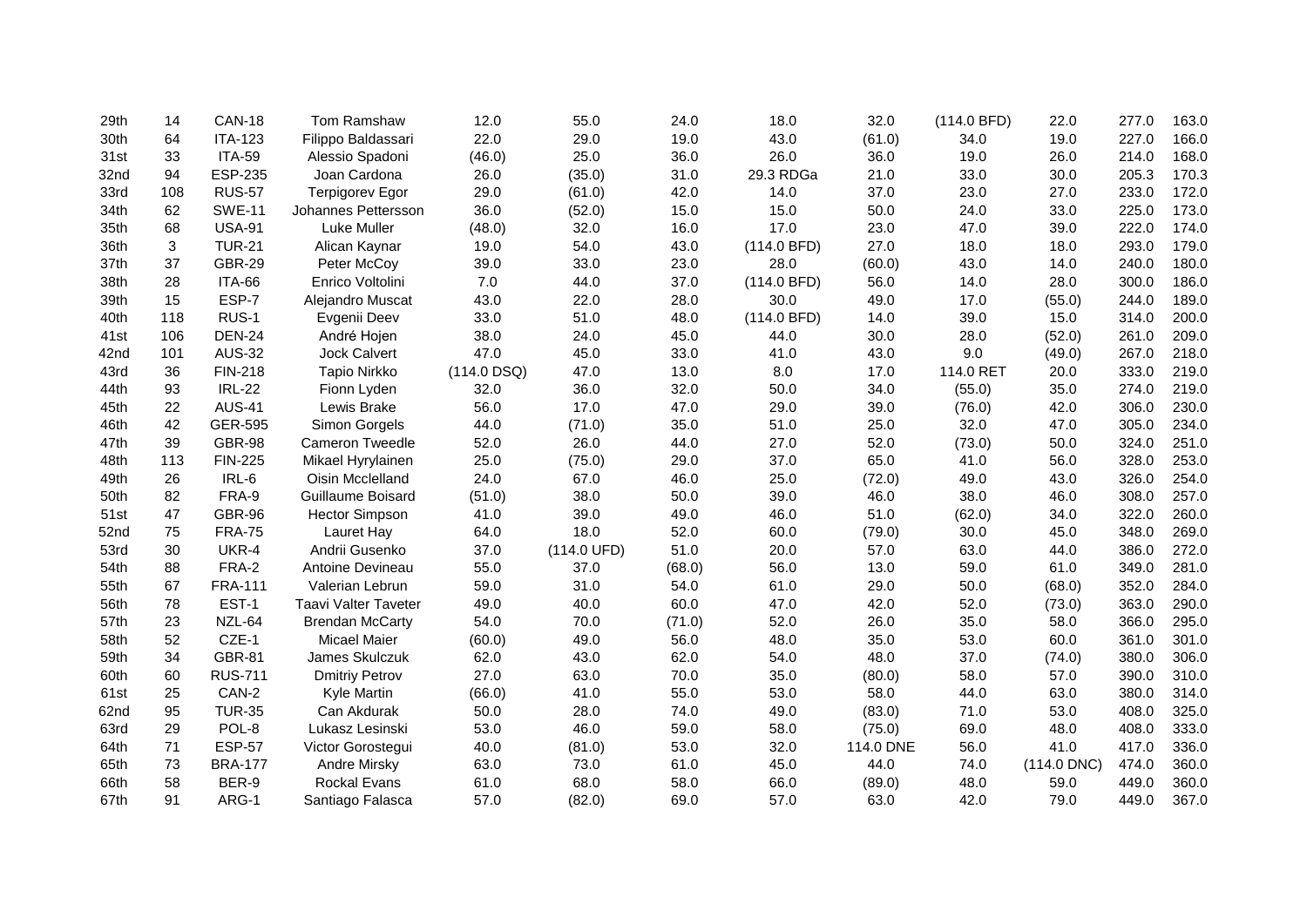| 68th              | 61  | <b>RUS-161</b> | Aleksander Kulyukin    | 58.0    | 57.0          | 66.0        | 65.0          | (73.0)  | 57.0        | 70.0    | 446.0 | 373.0 |
|-------------------|-----|----------------|------------------------|---------|---------------|-------------|---------------|---------|-------------|---------|-------|-------|
| 69th              | 105 | AUS-2          | Rob McMillan           | 65.0    | 64.0          | (114.0 UFD) | 55.0          | 38.0    | 92.0        | 62.0    | 490.0 | 376.0 |
| 70th              | 79  | <b>SLO-99</b>  | Jan Orel               | 82.0    | (85.0)        | 72.0        | 71.0          | 40.0    | 66.0        | 67.0    | 483.0 | 398.0 |
| 71st              | 102 | <b>HUN-911</b> | Elemér Péter Haidekker | (86.0)  | 84.0          | 67.0        | 77.0          | 53.0    | 46.0        | 71.0    | 484.0 | 398.0 |
| 72nd              | 45  | <b>GBR-707</b> | Callum Dixon           | 72.0    | 60.0          | 75.0        | 63.0          | (87.0)  | 51.0        | 77.0    | 485.0 | 398.0 |
| 73rd              | 83  | <b>FRA-99</b>  | Marc Allain des        | 76.0    | 79.0          | (85.0)      | 85.0          | 41.0    | 61.0        | 64.0    | 491.0 | 406.0 |
| 74th              | 38  | GBR-703        | Markus Bettum          | 68.0    | 65.0          | 57.0        | 62.0          | 91.0    | (93.0)      | 66.0    | 502.0 | 409.0 |
| 75th              | 49  | <b>ESP-117</b> | Carlos Ordónez         | 79.0    | 48.0          | (81.0)      | 68.0          | 76.0    | 68.0        | 72.0    | 492.0 | 411.0 |
| 76th              | 100 | UKR-8          | <b>Taras Havrysh</b>   | 69.0    | 53.0          | 65.0        | 72.0          | 85.0    | (114.0 BFD) | 69.0    | 527.0 | 413.0 |
| 77th              | 55  | <b>AUS-22</b>  | Joe McMillan           | 67.0    | 76.0          | 64.0        | $(114.0$ DNF) | 69.0    | 82.0        | 65.0    | 537.0 | 423.0 |
| 78th              | 112 | <b>FIN-99</b>  | Jesse Kylanpaa         | 81.0    | (103.0)       | 63.0        | 70.0          | 66.0    | 67.0        | 80.0    | 530.0 | 427.0 |
| 79th              | 46  | HUN-7          | Antal Székely          | 75.0    | 59.0          | 73.0        | 69.0          | (93.0)  | 75.0        | 91.0    | 535.0 | 442.0 |
| 80th              | 80  | <b>SLO-11</b>  | Liam Orel              | 74.0    | $(114.0$ DNC) | 80.0        | 91.0          | 59.0    | 64.0        | 78.0    | 560.0 | 446.0 |
| 81st              | 43  | <b>GER-279</b> | Nicolaus Schmidt       | 70.0    | 72.0          | 91.0        | 75.0          | 67.0    | (103.0)     | 76.0    | 554.0 | 451.0 |
| 82nd              | 111 | <b>FIN-118</b> | Waltteri Moisio        | 71.0    | 89.0          | 79.0        | (114.0 BFD)   | 71.0    | 70.0        | 75.0    | 569.0 | 455.0 |
| 83rd              | 86  | <b>HUN-80</b>  | Domonkos Németh        | 93.0    | (104.0)       | 86.0        | 67.0          | 55.0    | 89.0        | 83.0    | 577.0 | 473.0 |
| 84th              | 109 | <b>HUN-50</b>  | Ákos Lukáts            | 88.0    | (94.0)        | 93.0        | 64.0          | 74.0    | 83.0        | 82.0    | 578.0 | 484.0 |
| 85th              | 51  | $IRI-1$        | Ahmad Ahmadi           | (101.0) | 78.0          | 88.0        | 59.0          | 90.0    | 80.0        | 90.0    | 586.0 | 485.0 |
| 86th              | 65  | <b>POL-73</b>  | Andrzej Romanowski     | 84.0    | 77.0          | 89.0        | 79.0          | (107.0) | 65.0        | 92.0    | 593.0 | 486.0 |
| 87th              | 89  | <b>ESP-337</b> | Miguel Cabrerizo       | (105.0) | 87.0          | 82.0        | 83.0          | 62.0    | 77.0        | 98.0    | 594.0 | 489.0 |
| 88th              | 72  | <b>HUN-907</b> | <b>Botond Berecz</b>   | 95.0    | 69.0          | 83.0        | 76.0          | 77.0    | (104.0)     | 89.0    | 593.0 | 489.0 |
| 89th              | 57  | CZE-67         | Jozef Jochovic         | 85.0    | 74.0          | 78.0        | 78.0          | (99.0)  | 91.0        | 84.0    | 589.0 | 490.0 |
| 90th              | 77  | CZE-80         | Martin Jozif           | 78.0    | (102.0)       | 77.0        | 80.0          | 86.0    | 81.0        | 93.0    | 597.0 | 495.0 |
| 91st              | 59  | <b>CZE-75</b>  | Vladimir Skalicky      | 77.0    | 93.0          | (98.0)      | 81.0          | 84.0    | 87.0        | 81.0    | 601.0 | 503.0 |
| 92nd              | 66  | HUN-5          | Pallay Tibor           | 80.0    | 98.0          | 76.0        | (114.0 BFD)   | 94.0    | 78.0        | 85.0    | 625.0 | 511.0 |
| 93rd              | 85  | <b>HUN-75</b>  | Örs Németh             | 83.0    | 88.0          | 87.0        | 88.0          | 82.0    | 84.0        | (102.0) | 614.0 | 512.0 |
| 94th              | 21  | <b>AUS-69</b>  | John Alexander         | 87.0    | 62.0          | 92.0        | 94.0          | 92.0    | 88.0        | (104.0) | 619.0 | 515.0 |
| 95th              | 69  | <b>HUN-56</b>  | <b>Martin Tenke</b>    | 94.0    | (101.0)       | 84.0        | 74.0          | 95.0    | 72.0        | 97.0    | 617.0 | 516.0 |
| 96th              | 110 | <b>GBR-26</b>  | Joe Stocker            | (104.0) | 91.0          | 96.0        | 95.0          | 64.0    | 79.0        | 96.0    | 625.0 | 521.0 |
| 97th              | 31  | UKR-5          | Oleksandr Gusenko      | 73.0    | 96.0          | 95.0        | 73.0          | (104.0) | 100.0       | 87.0    | 628.0 | 524.0 |
| 98th              | 84  | <b>UKR-10</b>  | Valentin Klymentyev    | 96.0    | 83.0          | 94.0        | 84.0          | 81.0    | 86.0        | (99.0)  | 623.0 | 524.0 |
| 99th              | 103 | <b>HUN-11</b>  | Péter Haidekker        | 89.0    | 92.0          | 90.0        | 82.0          | 100.0   | 90.0        | (101.0) | 644.0 | 543.0 |
| 100th             | 27  | <b>ESP-99</b>  | Gerardo Seeliger       | 97.0    | 90.0          | (102.0)     | 93.0          | 101.0   | 97.0        | 86.0    | 666.0 | 564.0 |
| 101 <sub>st</sub> | 98  | <b>HUN-41</b>  | Zoltán Bartos          | 98.0    | 86.0          | 97.0        | 97.0          | 103.0   | 85.0        | (109.0) | 675.0 | 566.0 |
| 102nd             | 63  | GER-231        | Denny Jeschull         | 91.0    | 80.0          | 103.0       | 89.0          | 105.0   | (114.0 BFD) | 100.0   | 682.0 | 568.0 |
| 103rd             | 96  | <b>HUN-59</b>  | László Taubert         | 90.0    | 95.0          | (104.0)     | 101.0         | 102.0   | 98.0        | 88.0    | 678.0 | 574.0 |
| 104th             | 76  | HUN-8          | Zsolt Mészáros         | 100.0   | 97.0          | 101.0       | 87.0          | (109.0) | 102.0       | 94.0    | 690.0 | 581.0 |
| 105th             | 104 | <b>HUN-30</b>  | Zsigmond Kántor        | (103.0) | 99.0          | 99.0        | 90.0          | 96.0    | 101.0       | 103.0   | 691.0 | 588.0 |
| 106th             | 44  | AUT-1          | Moritz Spitzauer       | (108.0) | 106.0         | 105.0       | 100.0         | 88.0    | 95.0        | 95.0    | 697.0 | 589.0 |